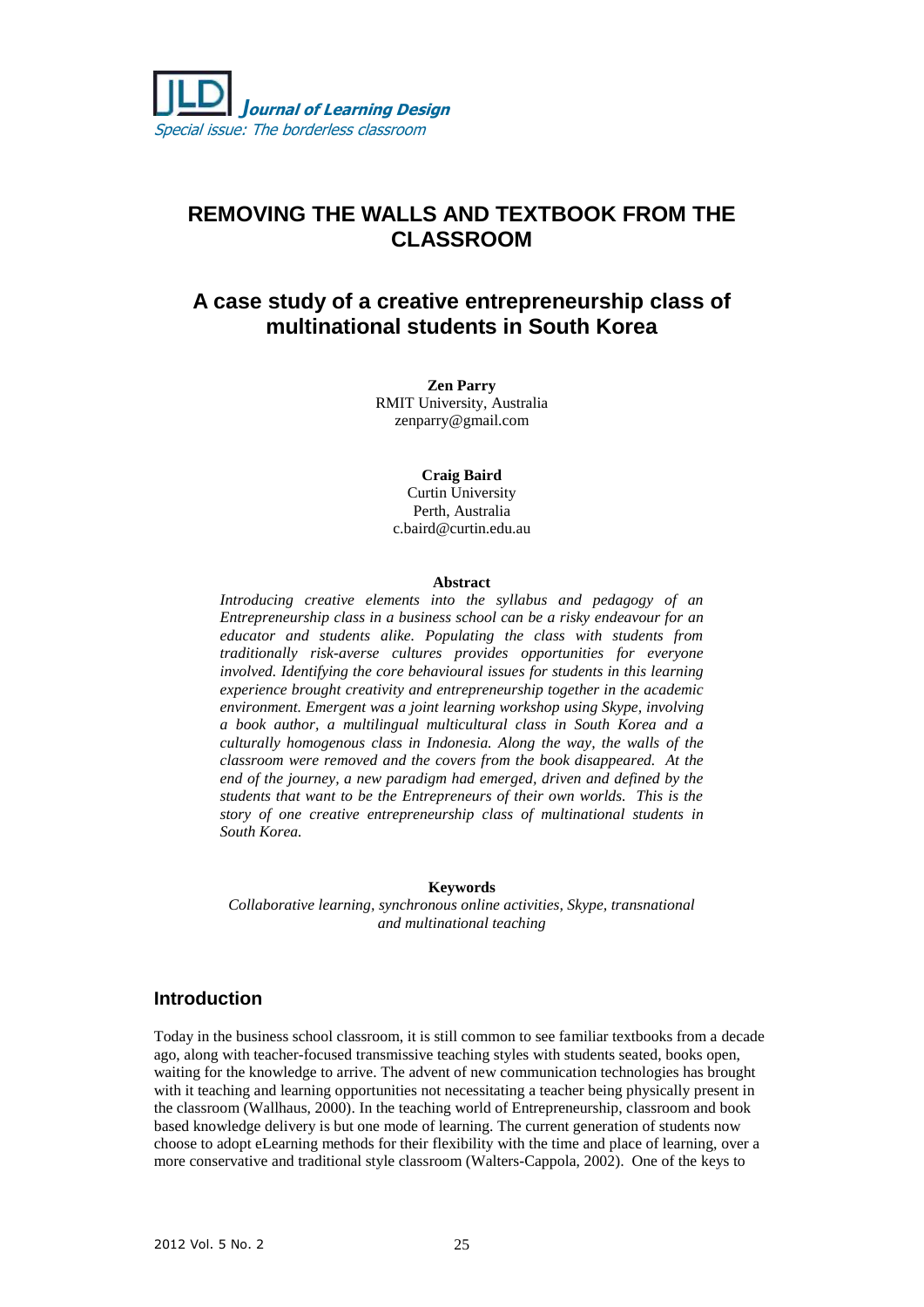

making informed choices about the mode and types of learning experiences in eLearning situations is having timely and appropriate feedback (Kemshal-Bell, 2001; Shepherd, 2000). Student use of eLearning methods is shaped by the immediacy and effectiveness of information they obtain using tools such as social media that can deliver instant feedback concerning their performance. You only have to casually observe the students' use of Facebook, Twitter, Daum, Naver, QQ and Google as well as phone applications that allow messaging, to recognize this pattern of behavior being echoed frequently. In preparing an approach to eLearning for entrepreneurship education students, it became evident that there was a gap between the environment in the business school classroom and the reality that entrepreneurs face when they enter the professional world beyond to launch their dreams. Another key factor considered was that in this study, computer-mediated communication in the eLearning situation was influenced by the student participants being from multiple cultural and linguistic backgrounds, having English as an additional language (Simpson, 2005). This added a layer of complexity given that much of what takes place using social media is concerned with "getting acquainted" (Jenks, 2009) with others and this process is part of establishing interactive learning groups in eLearning settings.

The purpose of this paper is to outline the development of the pedagogy, materials and delivery methods for teaching entrepreneurship for undergraduate students using innovative eLearning technologies to facilitate authentic entrepreneurial experiences at an international business school in South Korea. Through the pedagogical development process, three questions emerged:

- 1. If the students in the Entrepreneurship classroom originate from risk-averse cultures, what can the educator do to ensure a risk-friendly entrepreneurial mindset?
- 2. If the students in the Entrepreneurship classroom are multilingual, multinational and digitally savvy, then what can the educator do to facilitate their creativity?
- 3. Can the educator reduce the gap between being a student inside the classroom and becoming the Entrepreneur working in the outside world?

Learning in eLearning situations is shaped by the relationship between the linguistic and social interaction dimensions of language (Ellis, 2008) which facilitate student transfer of knowledge from inside the virtual classroom to the world of professional practice. In this study, the dynamic synchronous communication opportunities provided by the online tools used required students to rapidly adapt to the language, cultural characteristics, rules, norms and expectations of other students in a fluid virtual classroom (Jenks, 2009).

### **Background of SolBridge International School of Business**

Located in Daejeon, South Korea, the school was founded in 2007 and offers an undergraduate degree in Business Administration and a two year Masters in Business Administration. All classes are delivered in English by Faculty comprising of both native and non-native English speakers. In 2011, the student population exceeded 500, with foreign students representing 36 countries accounting for 80% of the overall population, while enrolment for South Korean students is capped at 20%. The faculty is equally diverse with scholars drawn from some of the best institutions in the world, representing more than twenty countries, with professional experiences from numerous emerging economies to reflect their international knowledge and Asian expertise.

The teaching style and pedagogy emphasised at SolBridge is *interaction and student engagement*, based on the American Liberal Arts model. Students are encouraged to be active and vocal in all classes which differs from the educational experiences that many of the students have had prior to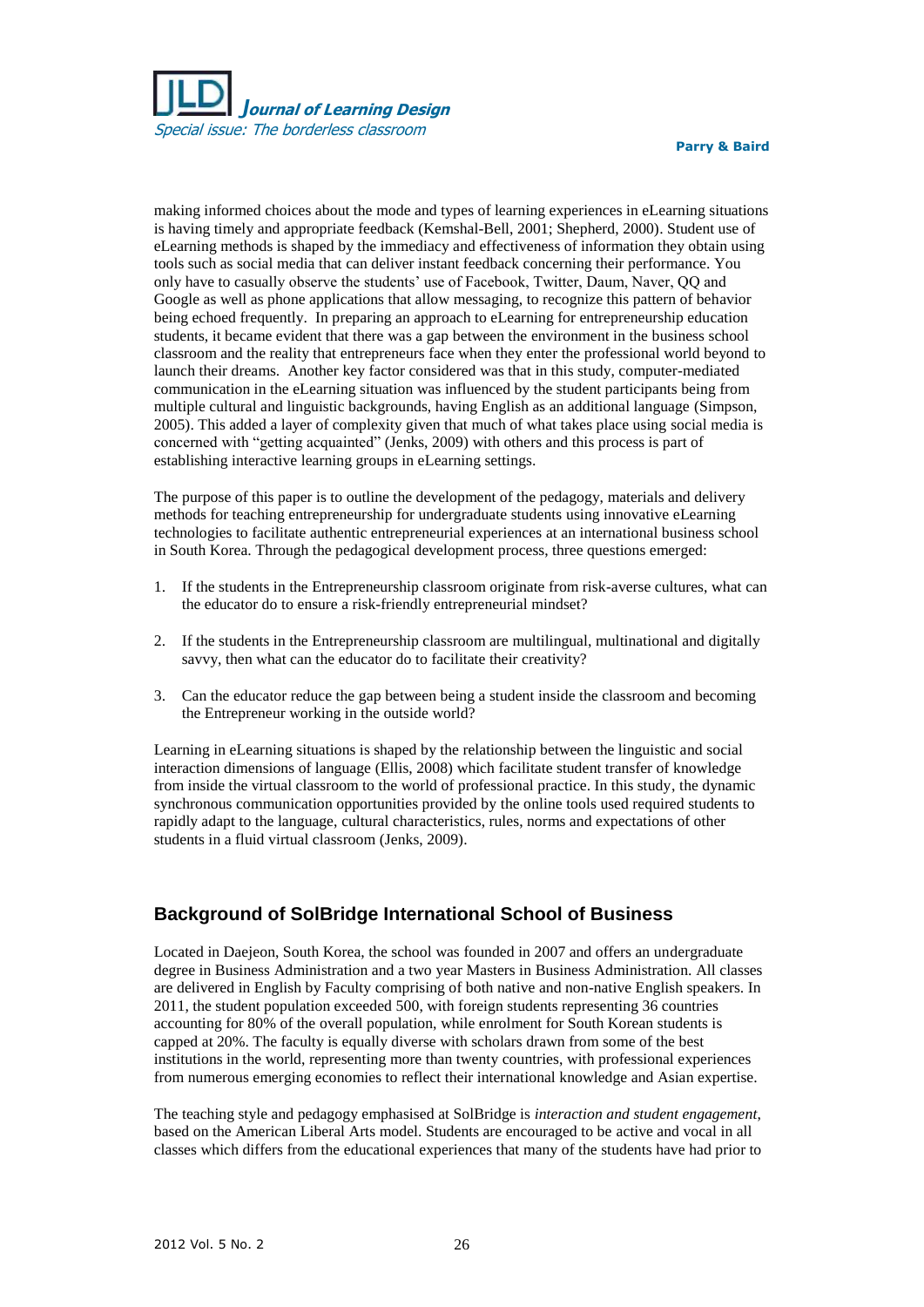

studying at SolBridge. In numerous Asian environments, students are passive and very subdued in class, relying on memorisation for coursework and exams (Lui & Gao, 2010; Than, 2011). Typically these students exhibit compliance and deference towards the educator in the classroom setting (Hebblethwaite, 2010), with an intense focus on protecting their cumulative Grade Point Average (GPA) scores per semester.

# **The pedagogy and syllabus of Entrepreneurship at SolBridge**

An elective third year undergraduate subject offered in the Entrepreneurship stream is "Entrepreneurship in Emerging Markets." Its underlying principle is an entrepreneurial mindset that 'you can start a company without any money or a business plan in your home country.' The values emphasised in the class were Leadership, Teamwork, Communication and Management. Content delivered in the class varied from digital media available online, to real world experiences relayed by speakers and educators, or instant 'iPhone Google' type searches while researching a topic or statistic, as well as presenting traditional theory using PowerPoint techniques. Contact time was two ninety-minute sessions each week with group-managed and scheduled team meetings outside of the regular class timetable.

This Entrepreneurship class at SolBridge represented 12 different nationalities (Indian, Chinese, Thai, Vietnamese, Russian, Guinea, Indonesian, Australian, Kazakhstan, Taiwanese/Malaysian, Korean and Mongolian) amongst 29 students that included 10 exchange students and one full-time educator. The learning support book (LSB) assigned to the class comes from the Microsoft Leadership series, titled *Young World Rising* by Rob Salkowitz, and noted as not being a traditional textbook for academia. This book offers the premise that 'youth, technology and entrepreneurship are changing the world from the bottom up' and includes multiple case studies of peer group entrepreneurs that are similar to the student profiles in the South Korean class. Leading this class case study learning exercise was educator Zen Parry, one of the authors of this paper, who is a veteran of the corporate world and has worked internationally in numerous countries and cultures for more than thirty years prior to joining academia in 2009.

For the fourteen-week Spring semester of 2011, Parry, in her inaugural teaching assignment, introduced the class to a suite of learning activities, tools and processes with a radically modified syllabus aimed to reflect the kinds of practices and experiences that student might encounter in their professional careers. Some of the introduced elements were designed to bridge the gap between being a student and gaining hands-on experience as an Entrepreneur with the professional world that they will be entering during the next 12 months. Other elements were specifically designed to expand the academic experience of the students beyond the classroom and the covers of the LSB. Similar elements were also introduced into a class being taught by the same educator, 'Introduction to Entrepreneurship' with equivalent successful results and feedback. This class also represented the cultural diversity that SolBridge is known for. The findings for this class are not addressed in this paper. A list of the major elements introduced into the syllabus during the semester included the following:

- 1. A weekly classroom format similar to a corporate business meeting for delivering information and teaching points, including a non-classroom style seating, a published agenda for the meeting, a (student) designated moderator and presentations of updated information relating to prioritised issues.
- 2. Exams were replaced by '360 degree Performance Reviews'. Homework deliverables were team-based and driven by deadlines, often consisting of business document formats such as proposals, plans and professional quality communications in email.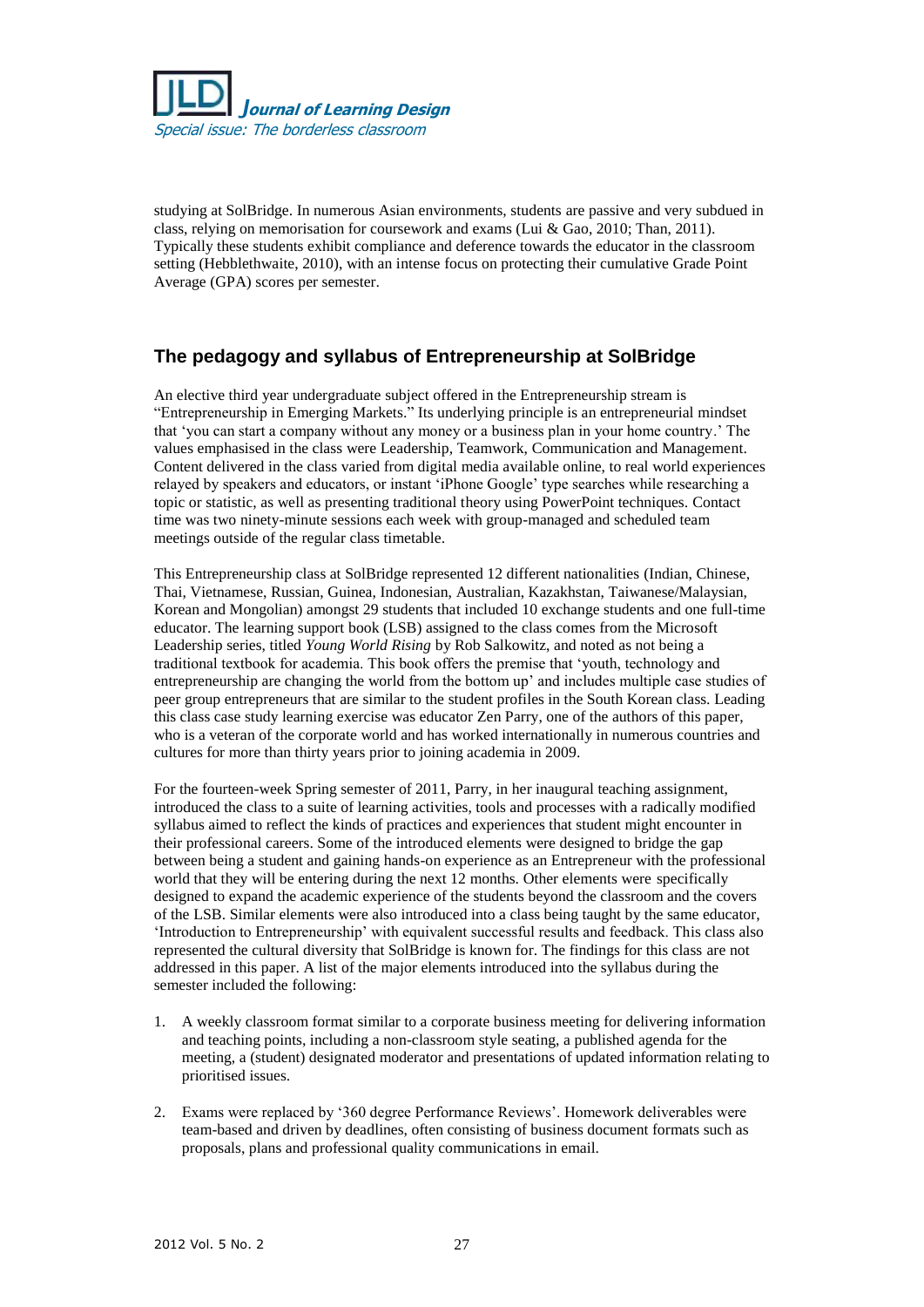

- 3. Feedback was to be given to individual students twice during the semester, through a formal appointment and meeting, to identify objectives together, create a verbal contract for performance improvement, and to set specific targets and goals to achieve.
- 4. A roster of ten invited entrepreneurs to speak to the class about their experiences in starting their business. After each presentation, the students had to submit a feedback email to the Lecturer discussing the content and the quality of the presentation.
- 5. A day-long field trip to visit an Incubator Centre that is a flagship for government initiatives to support students as Entrepreneurs in South Korea.
- 6. An opportunity to start a cooperative based companyi in real-time as students was created. All of the key structure and organisation decisions including the ownership model and country of legal registration were researched and decided by the students.
- 7. All activities were team based with a leader and team roles, similar to a traditional company structure with divisions and function-based groups such as Finance, Marketing, Human Resource Management, Operations and CEO leadership. Students can be fired from their role for non-performance, but remain in the class, at the discretion of the majority vote of the students.
- 8. A Skype 'one-to-one' based workshop with the author of the book identified to support the class.
- 9. A Skype 'multi-channel' based joint learning workshop with a compatible class offshore to South Korea.

### **Challenges – Every class session seemed to bring a new one!**

There were several challenges identified before, during and after implementing each of these elements. The overall success of the class hinged on the ability of the students to work together and form teams. To support that potential success, one rule was endorsed when creating the teams: there must not be one dominant language (non-English) in the group and all members must use English as the common language. Graddol (2006) notes that there are more people using English as their first language than those who speak English as their first language. Despite record setting enrolment numbers for this class, five students of the initial intake withdrew in the first week once the concept of using Performance Reviews as the exam for the class was understood. It appeared to be that if they could not memorise for an exam to guarantee their scores, then they did not want to participate.

Similar withdrawal numbers through the 'drop' process were noted in the parallel class not discussed in this paper. Student enrolment for the "Introduction to Entrepreneurship' class dropped from 35 to 21 in the second week. After this point, enrolment numbers remained stable for the remaining weeks. In both classes, the initial student enrolment numbers were record setting. The confirmed enrolment numbers for both classes still exceed previous enrolment levels over the previous three years by a factor of eight. This increase in enrolment is attributed to the addition of the creative elements in the syllabus.

In the early weeks of the semester, one key trait emerged very quickly amongst the students: at this point in their academic careers, students originating from Asia were not familiar with general teamwork concepts such as sharing of information, consistent communication and division of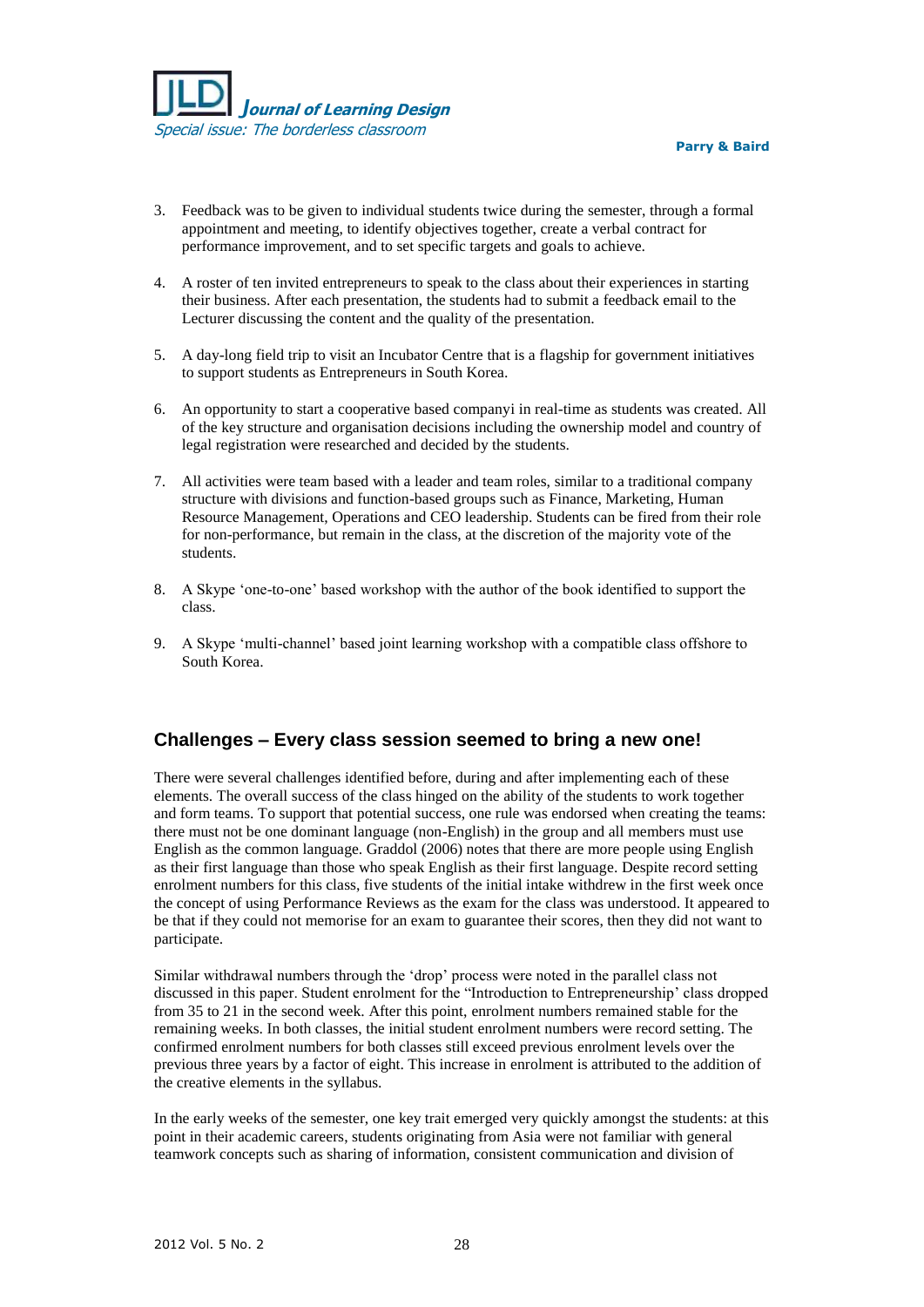

work, punctuality, and valuing joint contributions. For most members of this class, their academic experiences to date had been based on individual effort in isolation in a highly competitive pressurised environment. Generally, the students did not know how to collaborate in any form, nor knew how to become organised to commence collaboration. For many students, 'teamwork' was a new concept for them to learn.

Other traits emerged simultaneously: the students all use technology to communicate with each other, but depending on the culture of origin, the technology might not transfer easily across cultural lines. For example, Chinese students had not seen or used Facebook before arriving in South Korea as Facebook is banned in China. South Koreans have multiple choices for this type of platform but are often walled off from each other depending on their provider, requiring multiple memberships and logins to remain accessible to other users. Many countries also have unique messaging platforms that are not always language character compatible to other nationalities and do not perform well over such geographic transmission distances.

Even though cell phones are ubiquitous, limits in communications between classmates were quickly identified due to the usage rules for individual cell phone plans, the number of characters in a single message also created limits, as did how the student used the device and when it was turned on or off. Despite having unlimited access to technology and devices and a high level of comfort and reliance in using the technology and devices, the students still struggled with getting everyone to the same place at the same time to have a weekly team meeting. The biggest challenges came when students were asked to step outside of their comfort zone and do simple actions such as introduce themselves to a stranger from another culture. This is of course common to most in-class learning situations but in this undertaking, transferred to the mobile technologies used for communication and information sharing.

#### **Results – Pick one issue and solve it**

After lengthy discussions in class, one common platform was identified: Skype. Many studies have already shown that as a social media tool Skype is widely used by students to connect with family and friends (Woo, 2006). This made Skype a useful common tool for communication.

For the current generation of students participating in this business program, their daily experience with working virtually is more frequent, more inclusive and more social than the educator might realise. However, the frequency of those interactions does not guarantee quality exchanges or success towards a goal. After receiving feedback and directly observing the dynamics of the situation, the educator identified one fundamental issue that needed to be addressed in this complex paradigm: the students did not know how to collaborate.

### **Identifying the technology of choice for collaboration**

After extensive research by the students, a proposal was made to the educator to introduce the Skype multi-channel video conferencing technology, referred to as Skype, as a means for class communication. Skype is a simple, relatively low-cost method for creating joint learning experiences that can easily mimic an equivalent professional situation that any business graduates will encounter. One of the key features of this version of Skype is being able to transmit up to 10 different participants on the screen at the same time. What the students brought to this experience was a set of expectations and assumptions that exceed the walls of the classroom and the covers on the book assigned to that class.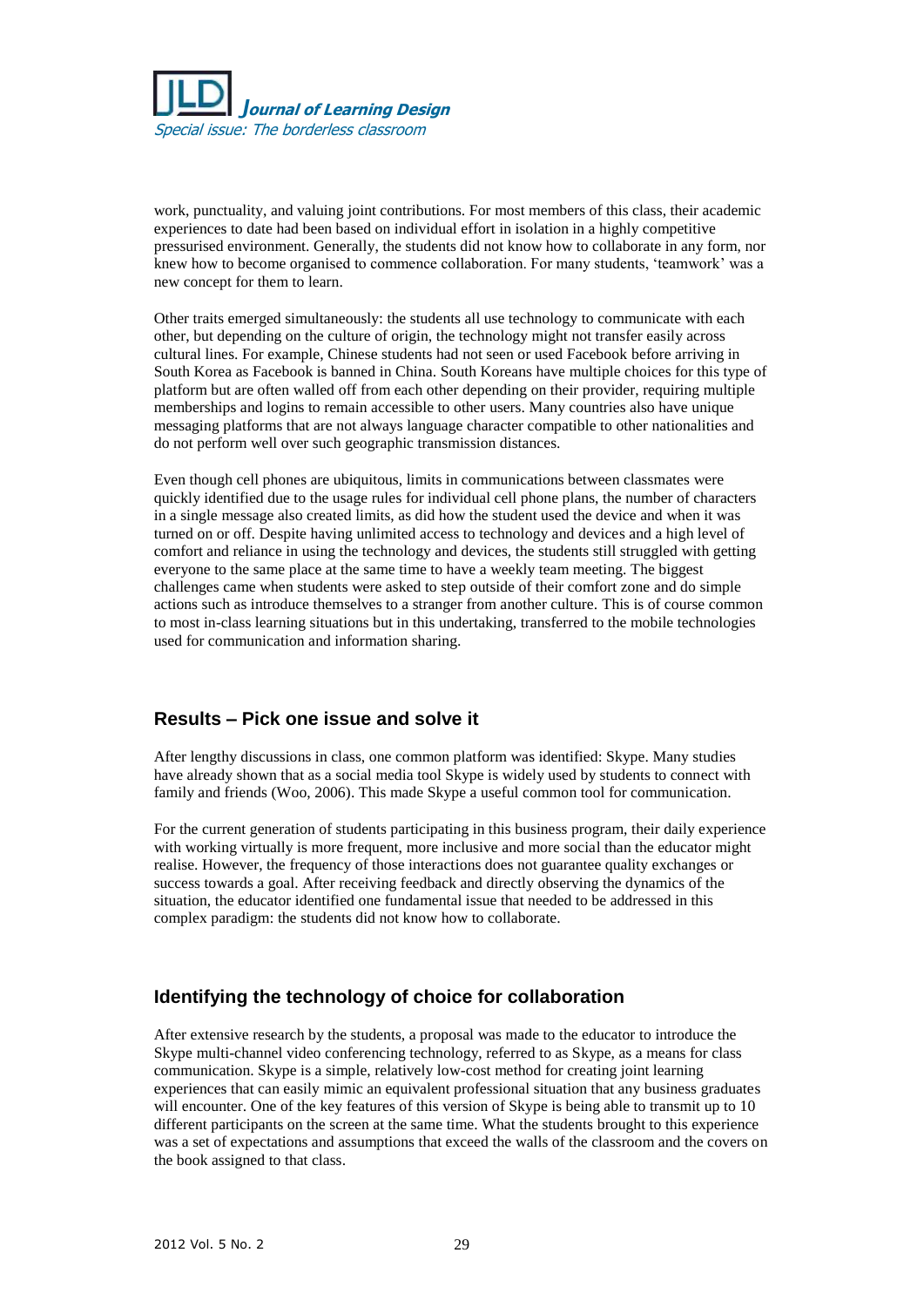

The crowning experience and event in this class was to create a joint learning experience that involved everyone in the multicultural entrepreneurship class in South Korea, Rob Salkowitz in the USA as the author of the chosen course text book, *Young World Rising*, and a compatible but culturally homogenous entrepreneurship class from the Universitas Semarang in Indonesia.

# **Context of the Joint Learning Workshop**

The reasons for taking part in the joint learning workshop were varied: Parry felt that the students in South Korea would benefit from validating their opinions with other students in another country in real-time while the author, Rob Salkowitz, was seeking feedback and opinions on his latest essay titled "The Enemies of Entrepreneurship" from a new potential market in Indonesia and to also reinforce his relationships with the South Korean class that had been established with an earlier Skype 'one-to-one' workshop. Further, the 62 students in Indonesia wanted to validate their opinions with students from other countries as well. It was through a general discussion in class that the concept for a video conferencing workshop was identified. The primary connections were made between the six Indonesian students on exchange at SolBridge in South Korea with one of their counterparts at Universitas Semarang in Indonesia.

The managing educators from South Korea and Indonesia agreed that the format that could provide the most participation from each of the three parties was an online, group video conferencing workshop event. The workshop was designed to give the students a first-hand experience in comparing and contrasting opinions on shared topics, to create interaction between all participants, to learn from each type of participant (collective, cultural and individuals) and to work together while being managed through a designated moderator.

The key objective of the workshop was to creatively increase learning for all participants by introducing familiar social media technology into multi-location learning sites. The secondary objectives of this workshop were to:

- '*Remove the walls'* of a classroom and involve other suitable groups to facilitate new relationships for learning from each other;
- '*Remove the textbook'* from the classroom by involving the author of the textbook personally for real-time commentary, interaction and engagement on the work that he presents in his book; and,
- Discuss an unusual perspective associated with entrepreneurship, that is, "The Enemies of Entrepreneurship" and gain cultural opinions on each of the six themes contained within that document provided by Rob Salkowitz.

# **Methodology of the Joint Learning Workshop**

All participation in the workshop at all phases of development and on the day of the event was voluntary but managed as part of the syllabus for the class for the semester. The event did not require special permissions or ethical approval to participate. Each of the managing educators in Indonesia and South Korea were responsible for identifying the respective teams, supporting their preparation, providing the content for preparation, and getting the environment ready for the event.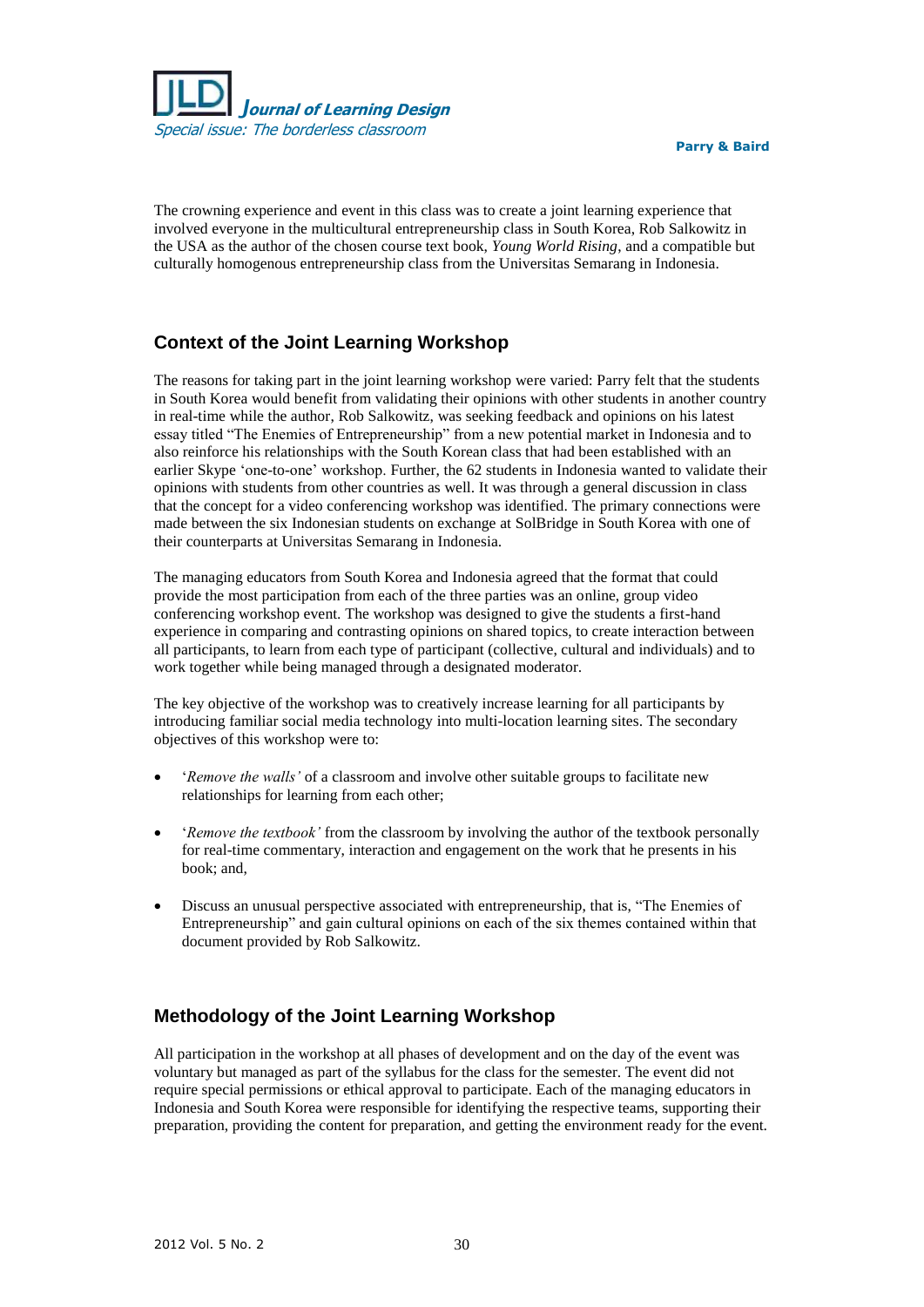

Both educators were active in observing the development phase of the event, the rehearsal prior to the event, the activity on the day of the event, and in post-event interviews, feedback and surveys. A short survey was designed to capture feedback based on the students' perceptions about the value of the experience and if the experience increased their individual learning. Then, if positive, they were invited to explain how their learning changed. The survey was distributed amongst the student participants in South Korea and in Indonesia. The response rate was 45% with the 55% non-response rate attributed to student mobility during the summer holiday season.

The selection and evaluation of Skype as the technology platform was based on the participants' choice and familiarity with the technology. All students in the class in South Korea were familiar with Skype in the one-to-one format. The same students had also participated in a free trial of the group conferencing version of Skype through the study program syllabus and declared it 'very user friendly and able to enhance their collaboration experiences.' The same class also conducted a one-to-one Skype workshop with Rob Salkowitz at an earlier date in the semester and declared that experience as extremely valuable for their learning. The Indonesian class was also familiar with the Skype one-to-one format but did not participate in a trial version of the group conferencing version prior to the workshop event. Salkowitz had had multiple experiences on various social media platforms including Skype, Twitter, Facebook, blogging, v-logging, being interviewed for broadcast television and creating podcasts.

Skype offered multiple advantages for achieving the objectives of the project. These advantages included:

- 1. With the modest monthly subscription cost being carried by SolBridge, all participants could join the group call at no cost.
- 2. Each environment (classrooms and the professional office for Rob Salkowitz) already had the appropriate infrastructure with fibre optic networks to carry the transmissions, including video images, to make the group call possible. No other special technologies were required to make the group call happen. Other support elements available in the classrooms included a projector and screen to project the images on to for all participants to see, a computer console for managing the technology platform, and a microphone and speakers for input and output of audio.
- 3. Other technology options are available through Skype include text messaging and sending documents in real-time. The messaging function can mimic a micro-blogging function that can be seen on the screen for all participants to read.
- 4. The use of Skype mimics current global business processes through collaboration exercises, team based video-conferencing, and for making online presentations over borders and distances.

# **Observations from the Joint Learning Workshop**

Often in multicultural settings, different nationalities can naturally dominate depending on their social frameworks, social development practices, lifestyle and overall maturity levels prior to participating in this type of learning experience. Based on the South Korean educators' experiences in many Asian based environments, gender can play a significant role, with a tendency for the male participants to speak up before females. Overall interaction can be quite passive, subtle and muted when compared to an equivalent western environment.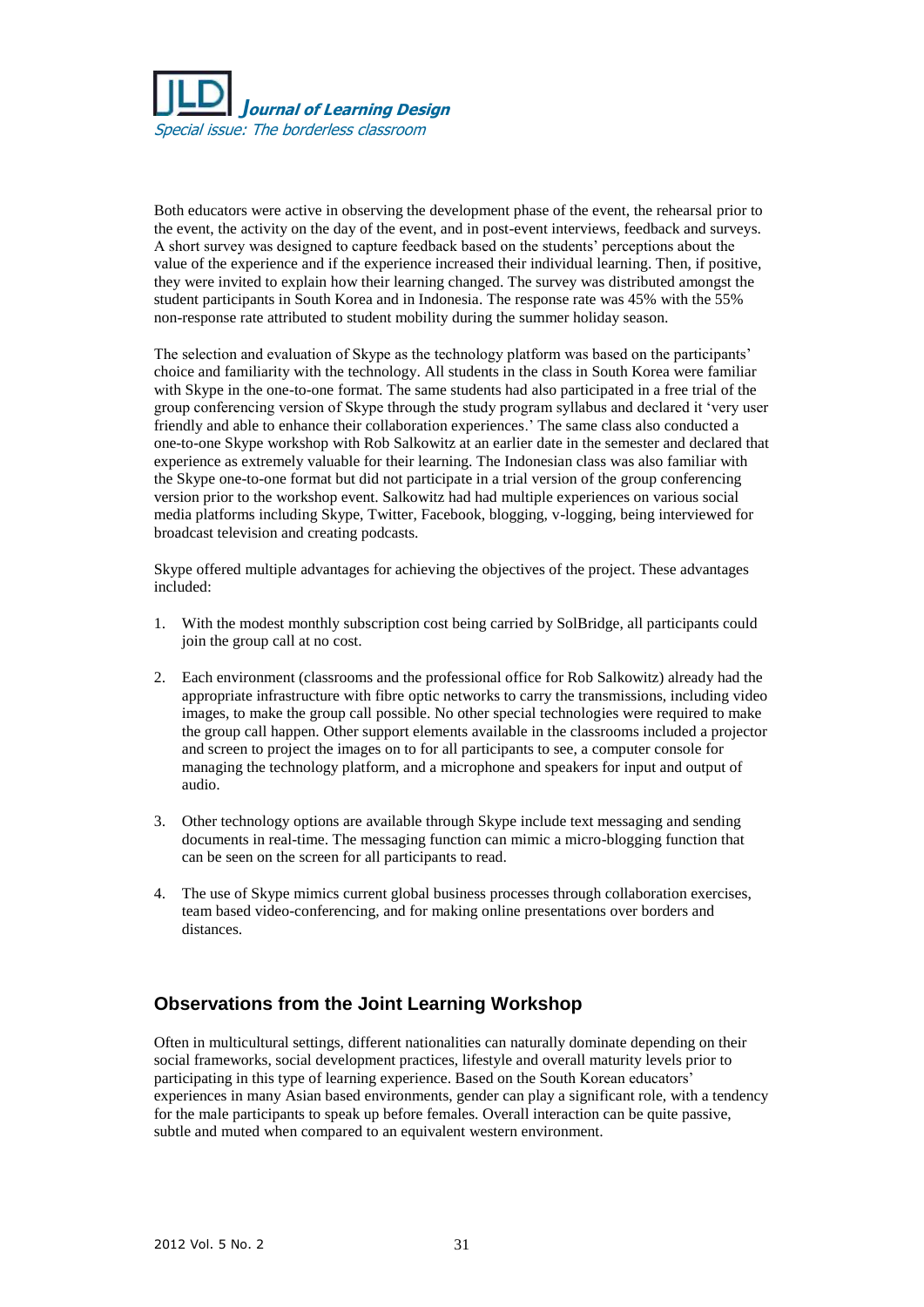

As noted by Hofstede (2006), another key factor is the Power Distance Ratio between students and professors or other persons in authority, with the understanding that in Asian environments, there is automatic deference by the student to persons in positions of authority. This point is mentioned because the class in South Korea is taught in a seminar-based style, with first names only, including when addressing the educator. In this format, the students have an equal voice with the educator to minimize or completely eliminate the power distance ratio. The class in Indonesia is a more traditional Asian academic environment where the educator has full authority through her title and is deferred to by the students accordingly.

A cultural trait often noted in many Asian based environments is the reluctance of an individual to perform public speaking duties in any format. When working in a non-native language, many Asian students will express a general fear about the quality of their spoken English language, as well as the general fear of being in front of an audience, especially an audience of their peers. Some of the observations made about the workshop event are as follows:

- 1. The lack of gender domination was evident for the class in South Korea with all members of the class being vocal and active in their conversations during the event and between speakers. The workshop experience provided an equal opportunity for representatives in each of the six designated teams from the class in South Korea to be nominated to present their viewpoint. One particular presentation was made by a female student in her first ever public speaking engagement that was both extremely competent and articulate and noted by all participants, including Rob Salkowitz. For the class in Indonesia, there was a smaller representation but equal presentations by female and male students. Generally, the audience in Indonesia was passive and quiet when speakers were at the microphone that was shared by the class when communicating with others online.
- 2. The lack of the power distance ratio was evident in the class in South Korea, as all representatives stepped up to the microphone without hesitation, taking their cue from the moderator for the event who was also a peer. The power distance ratio was evident in the class in Indonesia, as students actively took their cue to speak and come to the microphone from their educator. The class in South Korea demonstrated a level of familiarity with Rob Salkowitz that eliminated the power distance ratio. The class in Indonesia remained deferential to Salkowitz, for a number of reasons that are difficult to identify.
- 3. The class in South Korea was familiar and comfortable with the format for public speaking and demonstrated a level of professionalism that mimicked young business professionals. They had rehearsed their presentations to fit in the time requirements of the theme, and read from scripts. Two confident speakers dominated the class in Indonesia, who read from scripted notes and also gave informal opinions through extemporaneous speaking. Both classes were serious in tone during their presentations and many nonpresenters had prepared written questions. The question time was cut short due to overrun of some of the presentations during the event. What was noticed amongst participants in both classes was the change in personalities from the informal atmosphere before the event commenced when introductions were being made to how serious the personalities became once the event had commenced and was being actively managed and transmitted.

# **Feedback on the Entrepreneurship class in South Korea**

Overall the South Korean Entrepreneurship class has been successful due to the new elements introduced into the syllabus, as validated through the student evaluations. The evaluations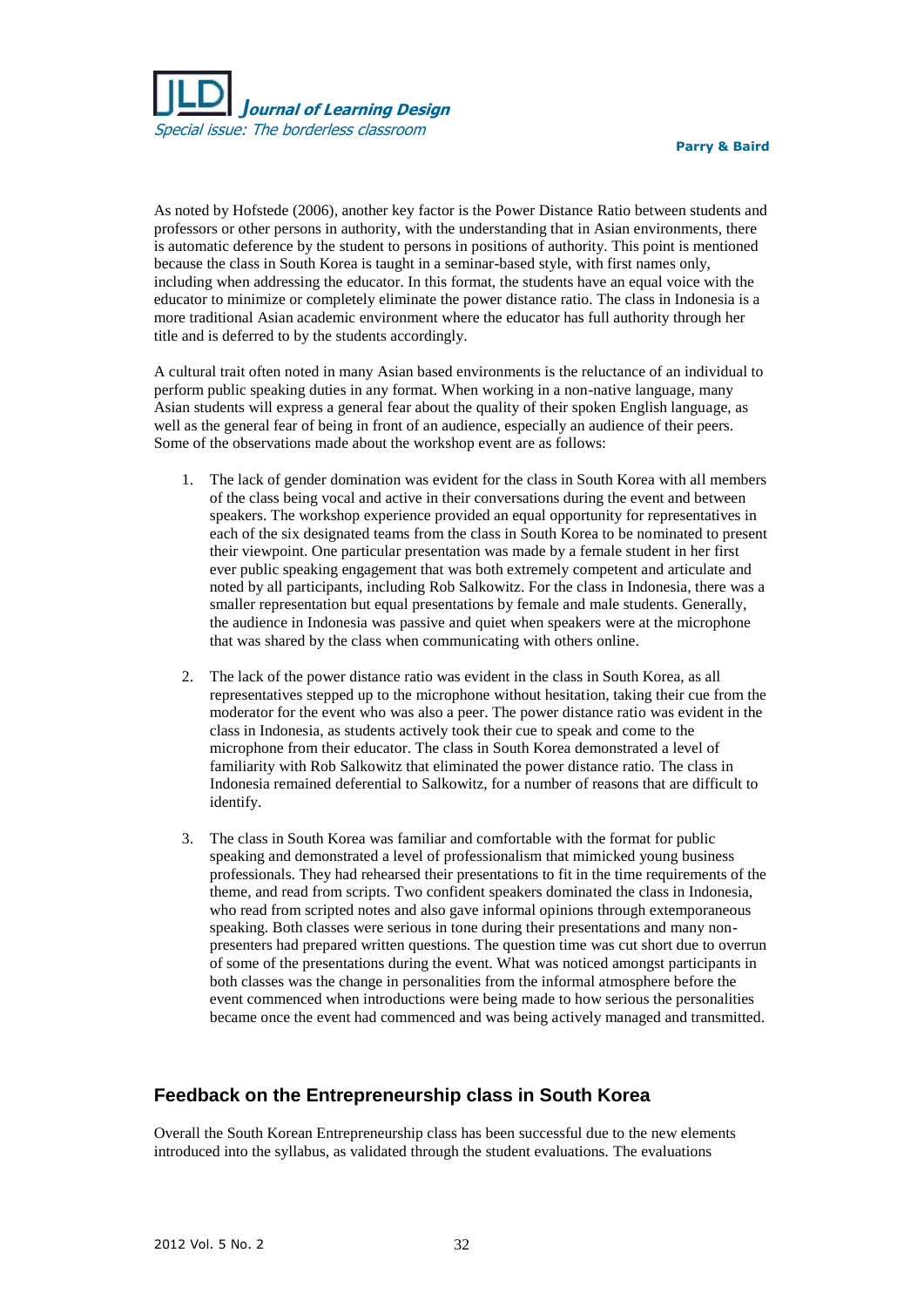

identified consistent experiences that the students regarded as being extremely valuable for their learning experience and also towards their professional development. The general comment in the evaluations was that the class was creative, entrepreneurial and non-traditional, with the expressed implication that the class is worth the risk to their GPA scores. There were no recorded formal protests or complaints lodged by students to challenge their final grades, which was equally unusual in this Asian academic environment. Four students stated to the teaching assistant, that although they knew they would receive comparatively very low grades, this class delivered the most value and learning for the semester and was their favourite class.

Individual elements introduced into the syllabus were also evaluated critically through the student evaluation process. The invited guest speakers demonstrated to the students the value of gaining highly developed presentation skills. The students also developed their critical writing skills with each exercise to give feedback on the presentations. Running class sessions as a business meeting immediately invoked a different sense of professionalism and 'business' that the students responded to in an extremely positive way, through their input and participation. One business meeting style class hosted a group of 30 visiting students from a partner institution with SolBridge. The visiting group gave positive feedback about the format and experience of witnessing the class. The feedback and response from this class was verbal and relayed through the staff member hosting the group. The comments were positive and expressed surprise at how unusual the class was in the format and content and also in the behavior of the students participating.

Founding a company together, then managing the company through the classroom business meetings also added a sense of professionalism and authenticity that was not being experienced in other classes. Students also had an opportunity to witness what a start-up company looks like and to gain comments from entrepreneurs by visiting an incubator center on the field trip. Students saw first-hand that a startup can be extremely humble, and sometimes does not have much furniture, but as long as the passion is there, the idea can evolve.

The Performance Review process that substituted mid-term and final exams provided some of the most important insights and comments from the students overall and identified how their sense of professionalism was being developed. Many students commented that this process allowed them to make important statements and judgments that culturally they could not do so easily as individuals. An example might be that a team member can perform well in the classroom but be completely ineffective, disruptive, unproductive and unaccountable outside of the classroom. The review process allowed other students to judge that team member accordingly, and make that student accountable for their behavior and actions through the Performance Review scores.

One new element that was introduced to the syllabus that was extremely controversial in the early weeks of the semester was for the educator to be able to 'fire' someone from their team role and in some cases, from the team as well, with an option to 'drop the class academically' or stay in the class and undertake another function role or find another team that they can join. One student opted to withdraw from the class academically on her own volition. Another student was given an administrative withdrawal due to his controversial personality and performance, as identified through student feedback from 98% of the class. Generally though, after becoming familiar with this concept of management, and experiencing 'being fired' many students expressed how much they had learned as a result of the experience.

Some of the outstanding performances through the semester, both professionally and academically, came from students that were emerging from some of the more traditional education experiences known in this paradigm. Many of these students had never spoken in a class before, let alone spoken with a foreign educator, in front of other foreigners or even across technology to students in another country. As commented upon by their peers, many students were 'completely different in personality' in the Entrepreneurs' class when compared to their behaviour in the other, more traditional business classes.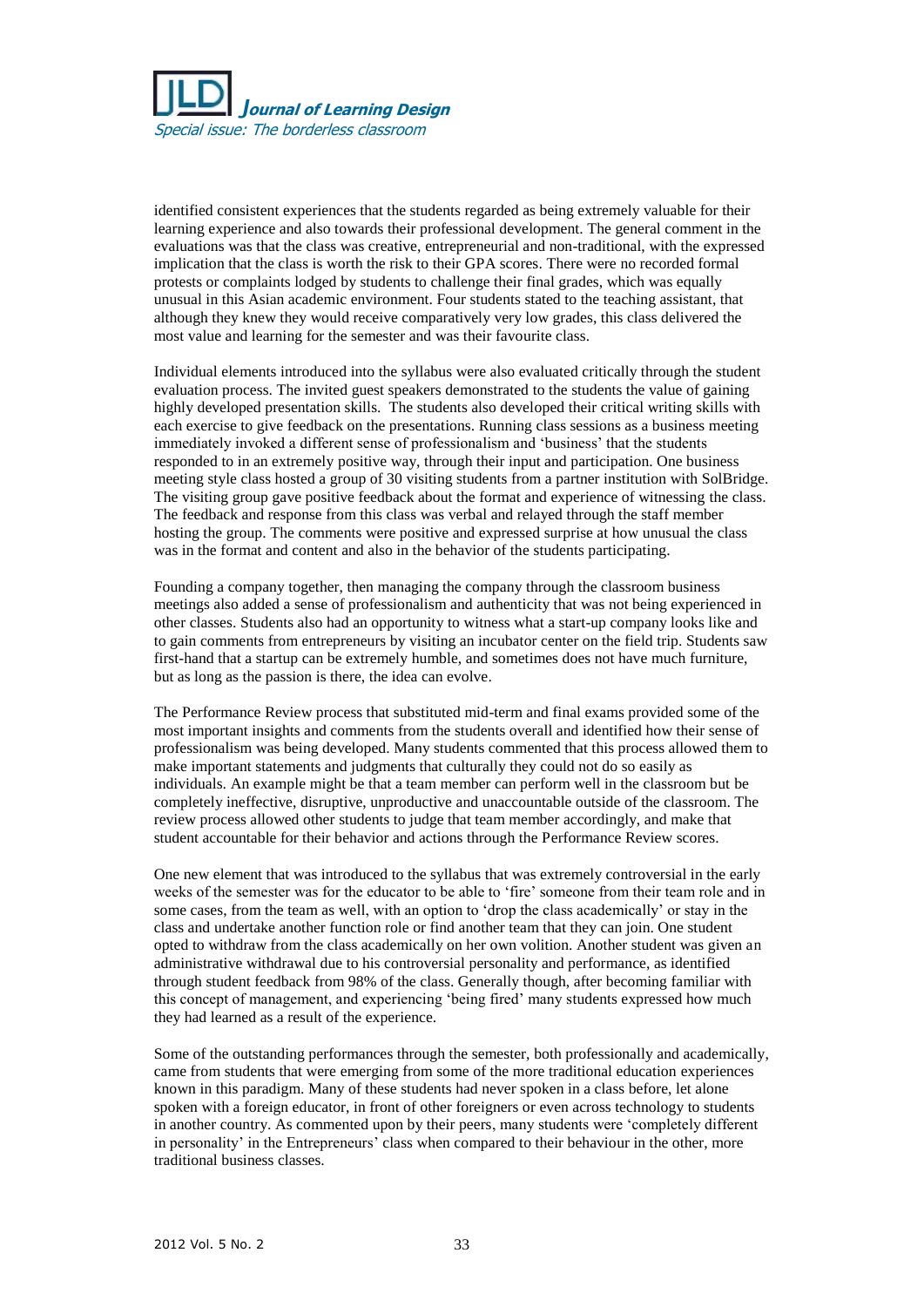

The strongest comment made by students in the class is they had never met an author of a book that they used in a classroom before. This experience had a profound and positive impact on their opinions about the content and their relationship to that particular book. The same students also expressed how equally strong the impact of participating in the workshop event with the author has been in developing their confidence and ability to interact with others. The students also expressed equally strong support for the Joint Learning Workshop experience and now believe that they have the confidence to create and manage a similar joint learning workshop event through other environments.

## **Feedback on the Joint Learning Workshop**

In terms of the Joint Learning Workshop, the consistent opinion from all participating students and educators from South Korea and from Indonesia is that one workshop together in a semester is not enough. After the joint learning workshop event, an informal survey was conducted and feedback was solicited to establish the value of the exercise. The general comment was that the experience was valuable on three levels:

- 1. The students from the class in South Korea had learned how to organise, manage and conduct a workshop involving other participants in other countries. From this experience, their confidence was significant that they could conduct the same event in a professional environment to facilitate collaboration meetings, or video conferencing activities relating to a project.
- 2. The general consensus was that the workshop provided a real-time format that expanded the learning of all participants in two ways – using technology to create such an event, and then analyzing the content presented through the workshop format: that is, opinions from nationals of other countries.
- 3. Both classes in the workshop had different educational philosophies:
	- The class in South Korea was based on being an entrepreneur and starting a company with no money and no business plan.
	- The class in Indonesia was focused on making a profit and starting a business from a business plan.

This intersection of conflicting philosophies provided many interesting points of discussion that allowed respective students to voice their personal opinions and ideals strongly with little risk. Prior to the day of the event, many of the students in the Indonesian class were heard to comment in Bahasa Indonesian to their countrymen in the South Korean class that they were highly sceptical of the value of the class content and experience in South Korea. The conclusion at the end of the workshop was that many students from the Indonesian class were less skeptical about the approach and mindset being undertaken by the students in the South Korean class.

Many students from the class in South Korea expressed their interest in doing more events similar to the workshop, to facilitate learning and establish new relationships with students that are not in their immediate environments in South Korea. The Indonesian and Russian speaking exchange students that were part of the class in South Korea all gave commitments to establish the workshop format in their respective home institutions, so that subsequent events can be conducted during the following semester.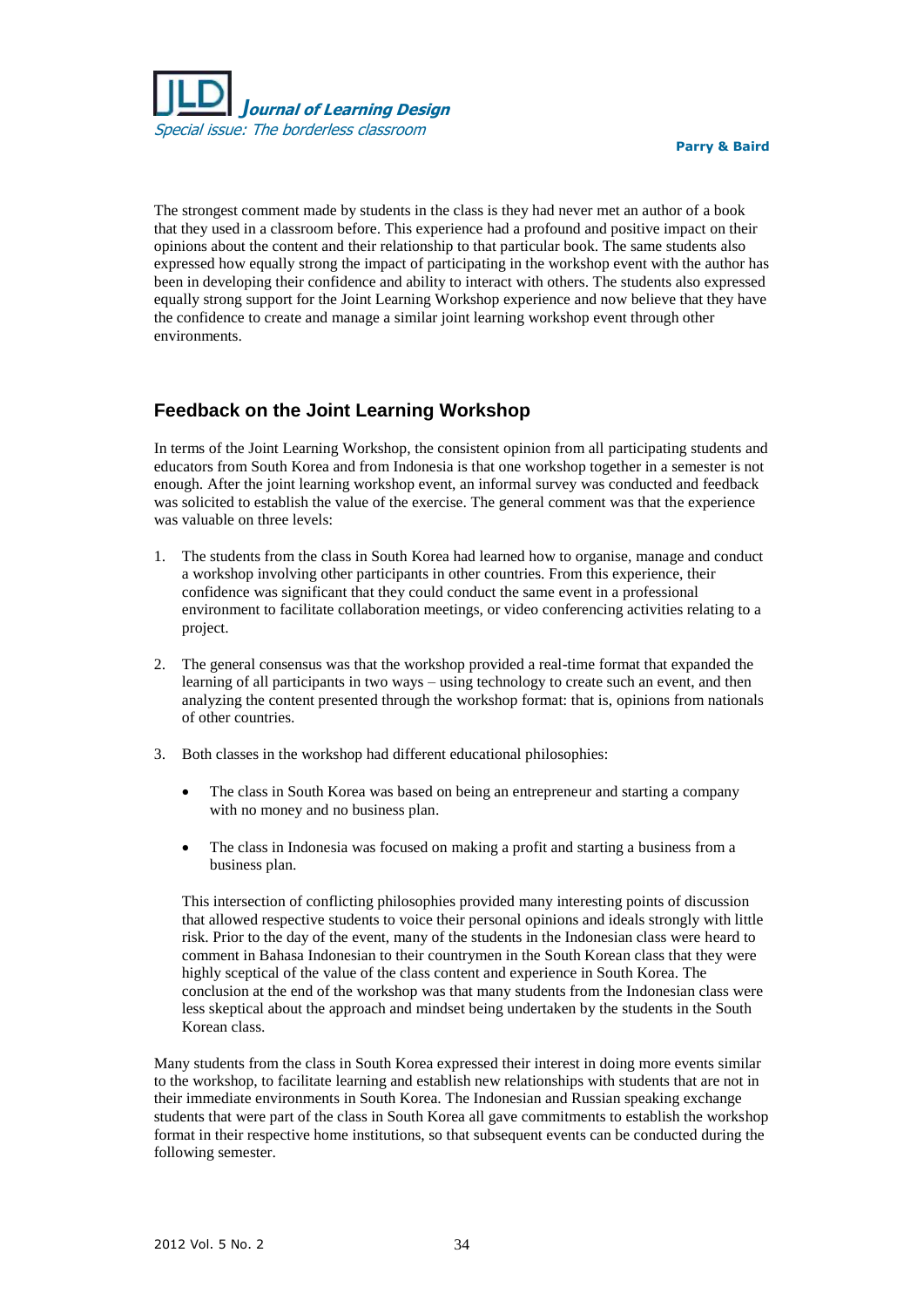

The survey results also identified what the students regarded as the change in their learning experience. The majority of students mentioned that being able to interact and engage with the book author, and other students similar to themselves whom they did not know, truly expanded their learning experience. Other comments made in the survey were suggestions about the timings of the event and how to incorporate more participation from the different groups, so that more information could be exchanged. Every suggestion had merit and will be incorporated in the next series of Skype multi-channel joint learning workshops. Some examples of these suggestions included having non-presenting team members blogging or microblogging in real-time as the event is happening; incorporating other uses of images to create a dynamic record of the event that can be posted online; introducing support pages through the Biz-Bridge company blog linked to Facebook; and introducing an entrepreneur (perhaps a case study from the book Young World Rising) to add his/her voice to the participants of students, educators and author.

# **Emergent from this eLearning entrepreneurship undertaking**

Within weeks of the Joint Learning Workshop event, Zen Parry received requests from Faculty in other non-Korean institutions, requesting to collaborate and conduct similar workshops. Many of these requests came from the exchange students returning to their home campus and sharing their vivid experiences in Parry's entrepreneurship classes while at SolBridge.

As a result of the feedback and evaluations from the 'Entrepreneurship in Emerging Markets' class and a similar format class taught as 'Introduction to Entrepreneurship', students have expressed interest at record levels for SolBridge for any class in entrepreneurship including the types of creative elements discussed in this paper. The next class planned to incorporate similar elements is 'New Ventures in Entrepreneurship' which has as its focus social entrepreneurship and the principles of social business as exemplified by Dr. Mohammad Yunus.

One set of relationships identified for development includes co-designing course content for a Social Entrepreneurship class for senior undergraduates and MBA students in South Korea, Indonesia and Australia. Examples of some of the new elements being incorporated into course syllabi at the time of writing this paper include:

- 1. A collaboration work-shop event using live-streaming on the internet (through Tedx.com) involving multiple student groups, Non Government Organizations, Bloggers and Writers from Japan, Singapore, Indonesia, Australia, the USA and multiple universities from South Korea;
- 2. Case studies to include real-time discussions with Entrepreneurs working in aligned sectors and the students posting their researched company profiles online at Wikipedia (http://www.wikipedia.com); and.
- 3. The real-time monitoring of a live project currently in action in an appropriate geographic area such as a project in Japan as it recovers from the triple tragedy experienced in March 2011.

Findings from this learning activity have led to a collaborative undertaking with faculty at Curtin University in Western Australia where the methods developed are being implemented into the oneto-one and one-to-many student learning support services in the Curtin Business School. This international collaboration is planned to include interactive Skype learning sessions involving students in Australia directly with those in South Korea and others who participated in the study reported here.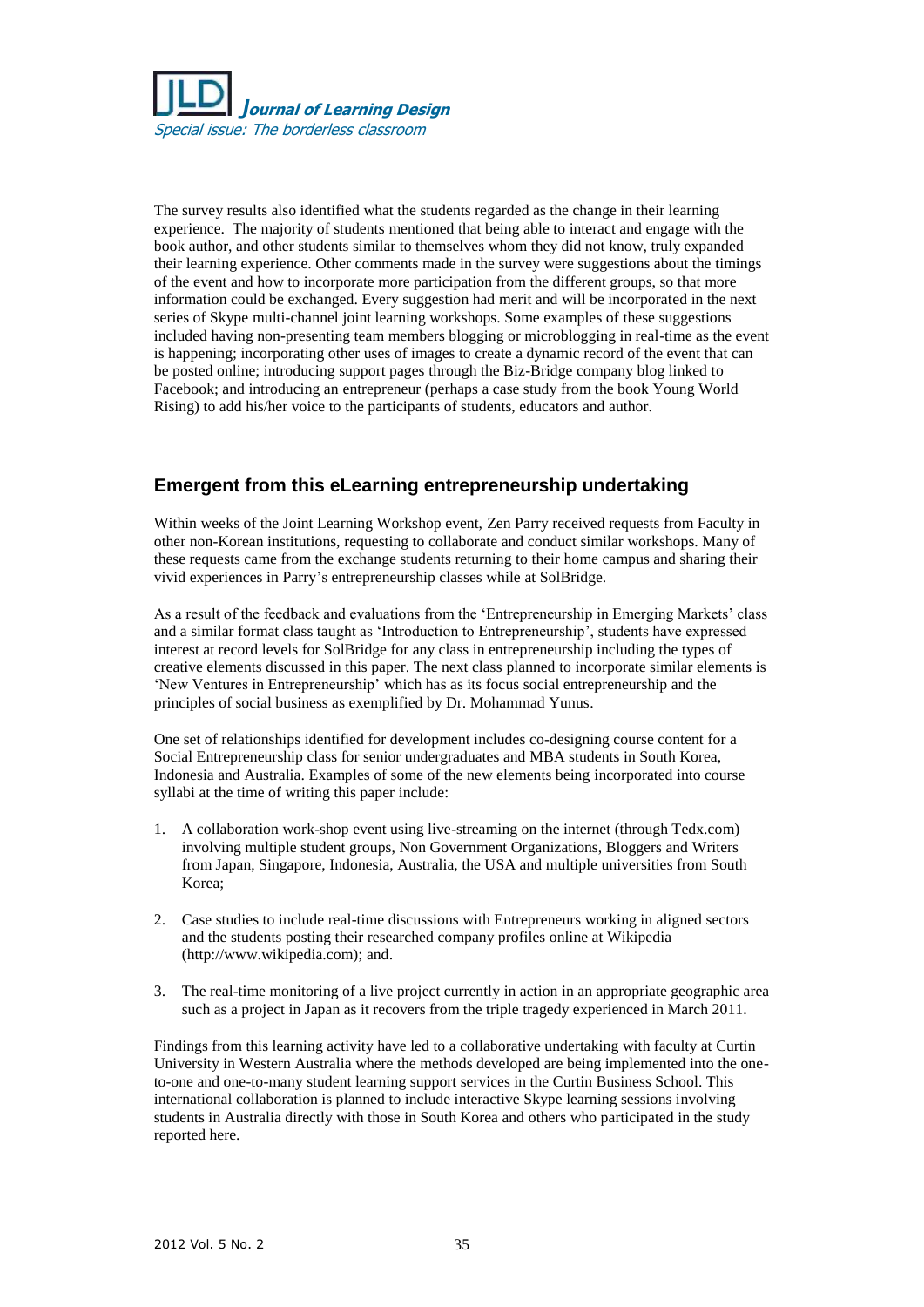

All these experiences and events will also be posted to the blog site founded in late 2011 as a cooperative company by the entrepreneurship class in South Korea. The intention is that recording these experiences and events on this student managed website will create a central point for collaboration, continuity and community in this creative approach to developing students' entrepreneurial mindset.

# **Conclusion**

By adding new creative elements to the syllabus for the 'Entrepreneurship in Emerging Markets' class, students in that class were able to experience real-time events that impacted their learning experience in entrepreneurship and as potential entrepreneurs about to enter the professional business world. Through new creative elements being incorporated into a syllabus and delivered with a suitable pedagogy, it is evident that students from risk-averse cultures can develop an appropriate mindset and a comfort level with events usually associated with entrepreneurial activities. By removing the mystique around certain entrepreneurial activities and creating realtime opportunities to experience such activities, entrepreneurship has been presented as a set of accessible activities that are within the reach of the undergraduate student. Introducing a simple process for collaboration based on a technology that supports collaboration also extends the student experience beyond the classroom walls and the covers of the textbook. The gap between the student sitting in the classroom and that student becoming an Entrepreneur working in the outside world can be minimised very successfully through introducing creative behaviour-based elements into an academic syllabus.

#### **References**

- Ellis, N. (2008). The dynamics of second language emergence: cycles of language use, language change and language acquisition *Modern Language journal, 92*, 232-249.
- Graddol, D. (2006). *English Nest: Why Global English may mean the end of 'English as a foreign language.'* London: British Council.
- Hebblethwaite, D. (2010). Effective teaching strategies in the culturally diverse classroom. *Interdisciplinary Journal of Contemporary Research In Business, 2*(8), 23-28.
- Hofstede, G. (2006). What did GLOBE really measure? Researchers' minds versus respondents' minds. *Journal of International Business Studies, 37*(6), 882-896.
- Jenks, C. (2009). Getting acquainted in Skypecasts: Aspects of social organization in online chat rooms. *International Journal of Applied Linguistics, 19*(1), 26.
- Kemshal-Bell, G. (2001). *The online teacher, Final report prepared for the Project Steering COmmittee of the VET teacher and On-line Learning Project*: ITAM, ESD, TAFENSW.
- Liu, S., & Gao,Y. (2011). Teachers' teaching communicative rationality: Connotation, mechanisms and strategies. *Asian Social Science, 7*(3), 117-122.
- Shepherd, C. (2000). Competence frameworks On-line tutors. *Institute of IT Training*. Retrieved from [www.illt.org.ukc-onltutor.htm](http://www.illt.org.ukc-onltutor.htm/)
- Simpson, J. (2005). Conventional flaws in synchronous text-based CMC discourse. *Discourse Studies, 7*, 337-361.
- Thanh, P.T. H. (2011). An investigation of perceptions of Vietnamese teachers and students toward cooperative learning (CL). *International Education Studies, 4*(1), 1-12.